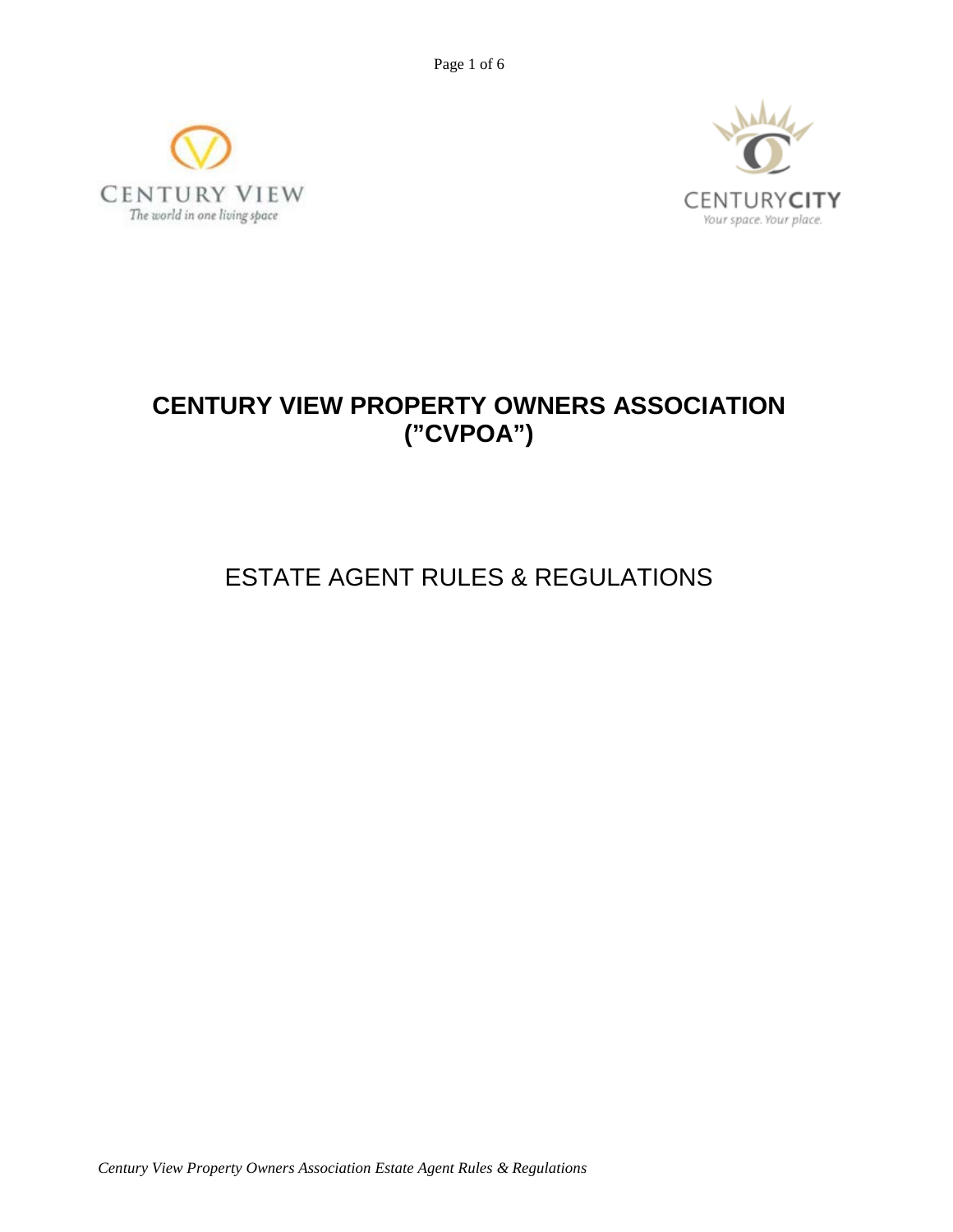## **CVPOA ESTATE AGENT RULES AND REGULATIONS**

The CVPOA Estate Agent Rules and Regulations described below are intended to ensure that the quality of life for the Homeowners and residents within the Century View precinct is not unduly compromised, yet allowing for efficient handling of the sale or rental of properties, subject to the aforementioned protection of the image of the Century View precinct and the lifestyle of the Homeowners and residents.

When an Estate Agent is found to be in breach of the stated CVPOA Estate Agent Rules and Regulations or any other CVPOA Rules and Regulations a penalty will be levied. The extent of the penalty is detailed below the description of each rule and regulation.

The CVPOA reserves the right to make amendments and additions to this document from time to time.

#### **1. Estate Agent Controls and Guidelines**

It shall be the responsibility of each Homeowner to ensure that his/her Estate Agent, employees, tenants or occupiers agrees to conform with all controls and criteria specified in this document.

#### **2. Personnel Awareness**

It shall be the responsibility of each Homeowner to ensure that his/her Estate Agent, employees, tenants or occupiers are briefed on the contents of the CVPOA Estate Agent Rules and Regulations.

Claiming ignorance of the CVPOA Estate Agent Rules and Regulations by any party will not be accepted as a valid excuse.

## **3. Presently the CVPOA Estate Agent Rules and Regulations include the following considerations:**

## **3.1 Commencement of Marketing Activity**

#### **Description**

No marketing activity may commence in respect of any property which forms part of the Century View precinct, without the prior written submission as per the CVPOA Estate Agent Agreement of Annexure A or B, whichever is relevant.

Breach

- (i) All work by the Estate Agent will cease with immediate effect on instruction of the CVPOA, the managing agent, Security or appointees.
- (ii) All marketing material, signage and advertising must be removed from the Century View precinct until such time as correct procedure has been followed and approval has been granted.
- (iii) The Homeowner will be fined R1, 000.00 by the CVPOA.

#### **3.2 Limits of Marketing Activity**

#### **Description**

All activities relating to marketing in any manner must be confined to within the erf boundary and its immediate verge. This relates to placement of advertising, collateral, etc.

Breach

- (i) All work by the Estate Agent will cease until such time as the material has been moved to within the erf boundary.
- (ii) The Homeowner will be fined R1, 000 .00 per transgression by the CVPOA.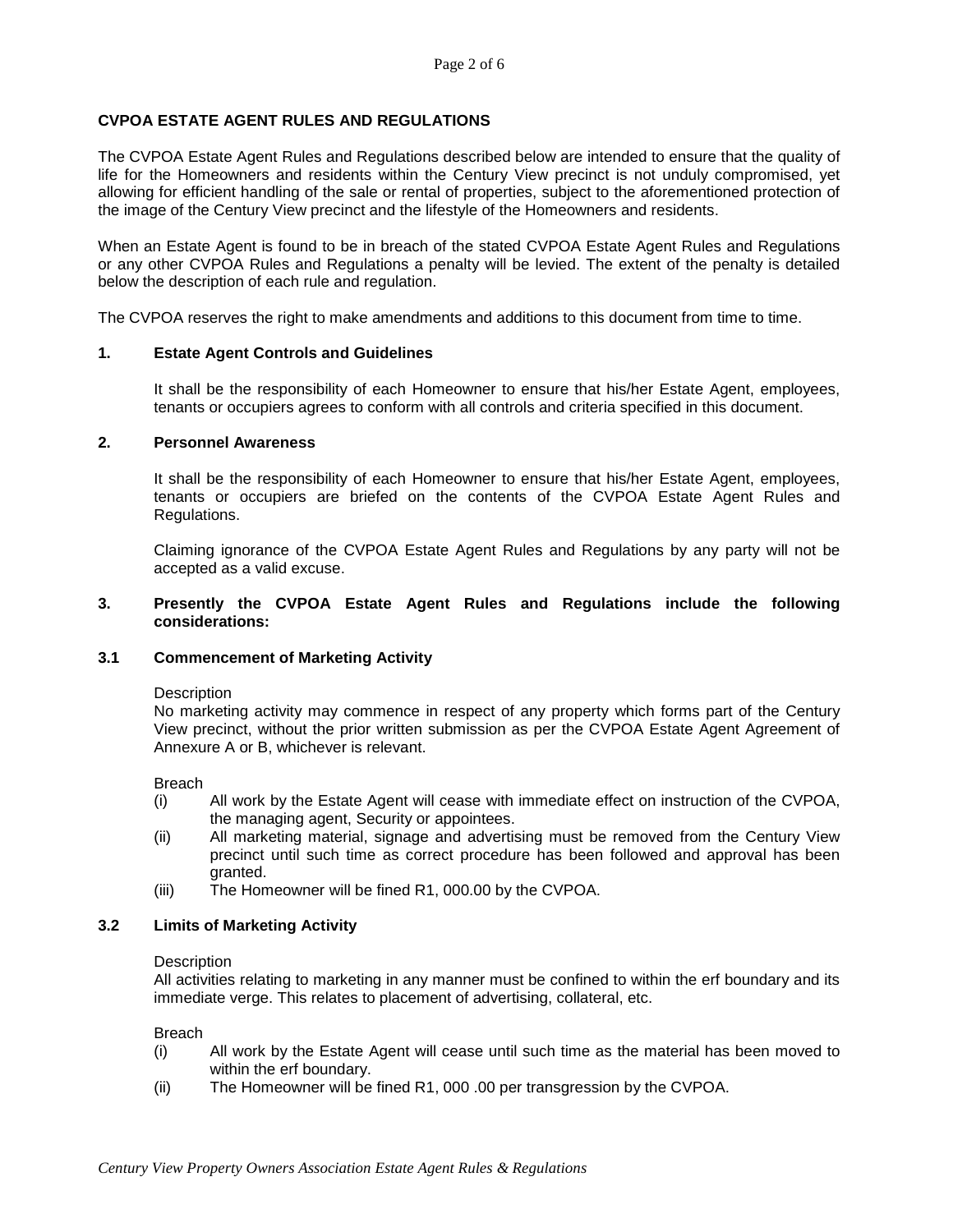## **3.3 Advertising Presentation**

## **Description**

The Estate Agent will be expected to keep the appearance of the property neat and tidy at all times. The display of advertising is limited to:-

- 1x On Show sign with Local Authority permit affixed, displayed on the verge of the property, as from approval by the CVPOA on the signing of the CVPOA Estate Agent Agreement on the day of the show house
- 1x advertising banner, displayed only on the day of a show house on a Sunday, from 2h00pm to 5h00pm
- 1x string of advertising bunting, displayed only on the day of a show house on a Sunday, from 2h00pm to 5h00pm
- No advertising may be displayed in the windows of properties
- The handing out of A5 marketing sheets by Security at the entrance gate from 10h00am to 5h00pm detailing directions to the property, specifications, etc

Breach

- (i) Should the Estate Agent not comply with the display, the material will be removed by the CVPOA without notice. The Estate Agent will be denied permission to continue marketing until such time as the CVPOA is satisfied that the Estate Agent adheres to the rules
- (ii) Should material be displayed on any property outside of the rules, the Homeowner and Estate Agent will be fined R1, 000. 00 each per day.

## **3.4 Parking Facilities**

## **Description**

The Estate Agent must make adequate provision for the management of traffic at the property. Visitors to the property must not block the road or any other property in any way, or park on the verge of any property.

Breach

- (i) The Estate Agent will be denied permission to continue marketing until such time as the CVPOA is satisfied that the Estate Agent adheres to the rules.
- (ii) Any visitor to the property found contravening any CVPOA Rules and Regulations will be removed by Security from the Century View precinct and banned from re-entry.
- (iii) The Homeowner will be fined R1, 000. 00 per offence by the CVPOA.

## **3.5 Show House Hours**

## **Description**

The Estate Agent and his employees may only be present within the Century View precinct during the following hours:

| Monday – Friday       |    | No show house is permitted                                                                                                                                       |
|-----------------------|----|------------------------------------------------------------------------------------------------------------------------------------------------------------------|
| Saturday              |    | No show house is permitted                                                                                                                                       |
| Sunday                |    | 2h00pm till 5h00pm with an allowance of $\frac{1}{2}$ hour prior to the show<br>house and 1/2 hour after show house to set up and remove<br>advertising material |
| <b>Public Holiday</b> | ж. | No show house is permitted, unless falling on a Sunday                                                                                                           |

Should a show house be requested by a Homeowner outside of the above specifications, a written motivation must be presented to the CVPOA at least 10 working days before such date for consideration. It remains at the discretion of the CVPOA to consider such a request and no debate will be entered into..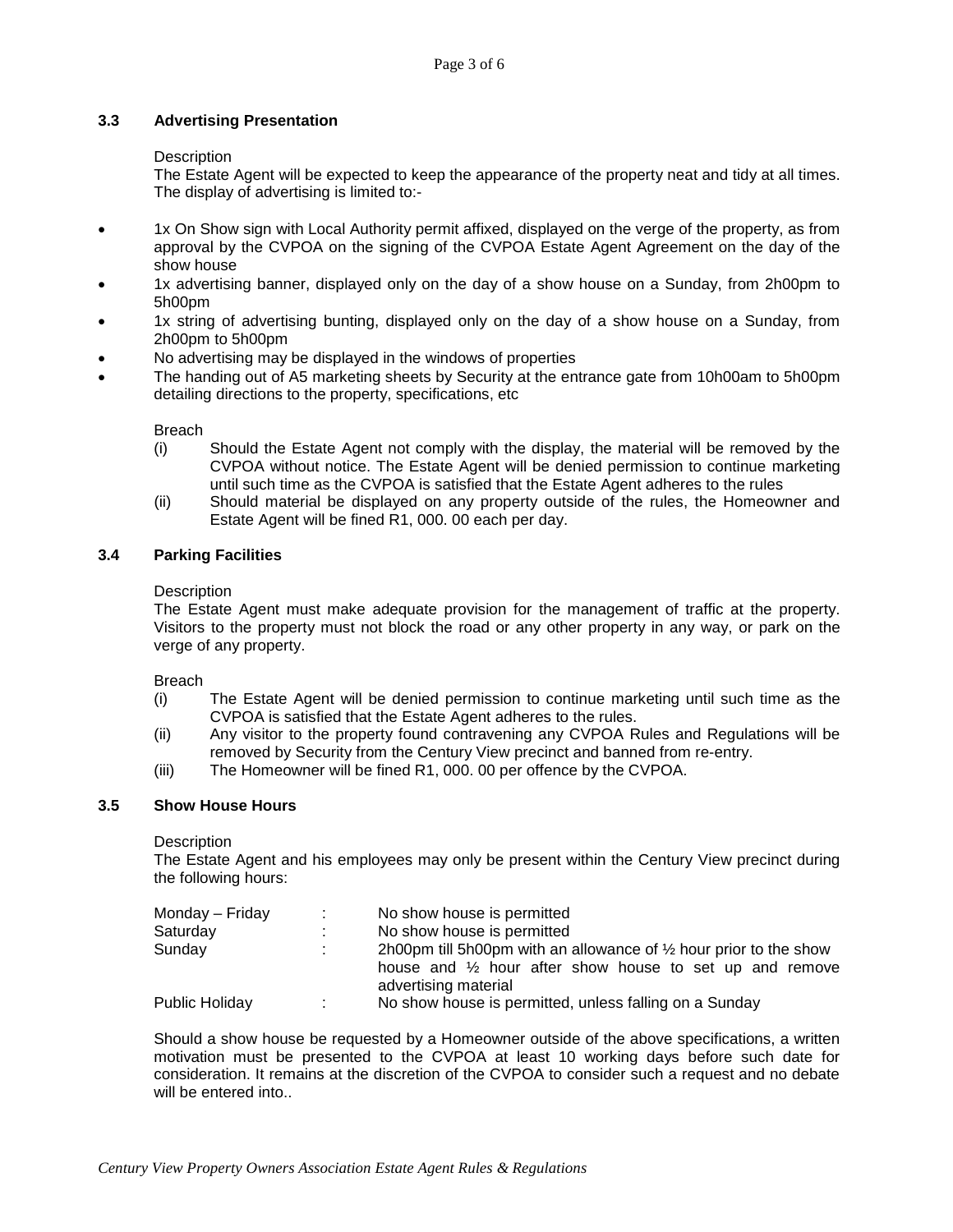Breach

- (i) The Estate Agent will be escorted from the Century View precinct by Security.
- (ii) The Homeowner will be fined R1, 000. 00 per offence by the CVPOA.
- (iii) Should the offender refuse to comply with the CVPOA, the managing agent, its appointees or Security's instruction to immediately cease activity and leave the Century View precinct, an additional fine of R5, 000. 00 per offence to the Homeowner and Estate Agent shall be applicable.

## **3.6 Tenants within Properties**

## **Description**

The Homeowner and/or Estate Agent will at all times be responsible for the tenants or occupiers within properties thereby offered. All tenants or occupiers will abide by the CVPOA Constitution and the CVPOA Rules and Regulations. The Homeowner and/or Estate Agent have the responsibility of advising the tenant or occupiers of the CVPOA Constitution and the CVPOA Rules and Regulations.

No Homeowner and/or Estate Agent shall let or otherwise part with the occupation of the property, whether temporary or otherwise, unless:-

- he has included a condition in such Lease Agreement that the CVPOA shall have the right to unilaterally terminate such Lease, without the necessity of reference or notice to himself, when his tenant or occupier has committed a breach either thereunder or in terms of the CVPOA Constitution and/or the CVPOA Rules and Regulations, and after being given due notice by the CVPOA to remedy such breach, has neglected, refused or ignored such notice,
- the prospective tenant or occupier has signed a copy of these Rules as an annexure to the Lease Agreement,
- the CVPOA has received a copy of the signed annexure as part of the CVPOA Estate Agent Agreement.

Breach

- (i) Tenants or occupiers found contravening the CVPOA Constitution and CVPOA Rules and Regulations and given due notice will be escorted from the precinct by Security and not allowed access until such time as the CVPOA is satisfied that the tenants or occupiers will adhere to the rules.
- (ii) The Homeowner will be fined R1, 000. 00 per offence by the CVPOA.<br>(iii) Should the offender janore the CVPOA Constitution and the
- Should the offender ignore the CVPOA Constitution and the CVPOA Rules and Regulations, or incur damage to the Century View precinct, landscape vegetation or any other property, the Homeowner and Estate Agent shall be liable for the full repair cost to restore that item to its original state.

## **3.7 Road Verges**

## **Description**

The tenants or occupiers must ensure that the verge in front of the property and gardens of the property is maintained at all times. This includes grassed areas to be regular watered, cut and weeded. Gravelled areas to be kept neat and regularly weeded.

## Breach

- (i) The Homeowner will be fined R1, 000 .00 per week for unkept verges and gardens by the CVPOA.
- (ii) The CVPOA will notify the offender living in the property in writing 3 days prior to appointing an independent garden service to restore the property to an acceptable state. The Homeowner will be held financially and legally responsible for the maintenance thereof.

## **3.8 Security**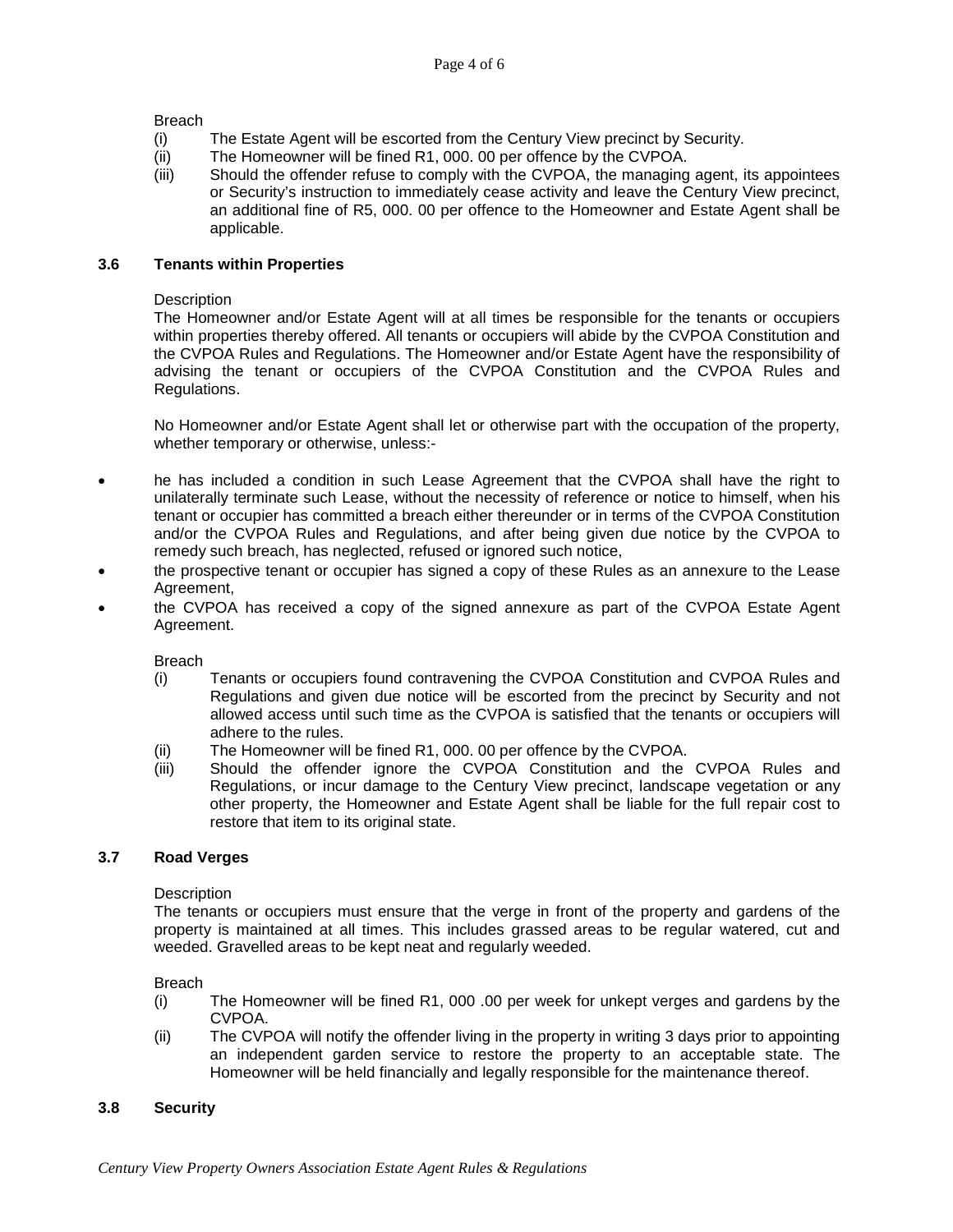## **Description**

- (i) The Century View precinct is a secure and controlled environment.
- (ii) The Estate Agent, its employees, tenants or occupiers must at all times adhere to Security personnel and access control.
- (iii) Estate Agents and its personnel must at all times be in possession of an access pass when attending a show house.

## Breach

- (i) The Estate Agent and its personnel will be escorted from the Century View precinct by Security.
- (ii) The Homeowner will be fined R1, 000. 00 per offence by the CVPOA.

## **3.9 Speed Limit and Traffic Signs**

## **Description**

For security and safety reasons the speed limit within the Century View precinct is 40 km/h. The Estate Agent and its personnel must at all times adhere to traffic signage and speed limits.

Breach

- (i) The Estate Agent and its personnel will be escorted from the Century View precinct by Security.
- (ii) The Estate Agent will be fined R1, 000. 00 per offence by the CVPOA.
- (iii) Should the offender refuse to comply with the CVPOA, the managing agent, its appointees or Security's instruction to immediately cease speeding and/or disregarding traffic signage, an additional fine of R5, 000. 00 per offence to the Homeowner and Estate Agent shall be applicable.
- (iv) The roads within the Century View precinct belongs to the Local Authority and is controlled under the National Traffic Act, and the offender will be reported to the relevant Local authority Traffic Department for prosecution.

## **4. Century View logo**

## **Description**

No use of the Century View logo may be made in any form whatsoever in any marketing material.

Breach

- (i) The Estate Agent will be fined R1, 000. 00 per offence by the CVPOA.
- (ii) The material will be confiscated by the CVPOA and destroyed.

## **5. Payment of Fines**

**Description** 

All monies owing to the CVPOA must be paid on the first Monday following the fine. Payments may only be made into the bank account of the CVPOA and it remains the responsibility of the Homeowner and/or Estate Agent to supply proof of payment thereof.

The CVPOA bank account details are as follows:

| Bank           | $\blacksquare$ | <b>Standard Bank</b>                       |
|----------------|----------------|--------------------------------------------|
| Branch         | ۰.             | Bayside                                    |
| Code           | $\blacksquare$ | 022209                                     |
| Account Number | $\blacksquare$ | 272221228                                  |
| Account name   | $\blacksquare$ | Century View Property Owners Association   |
| Description    | ٠              | Erf number, Name of Homeowner/Estate Agent |